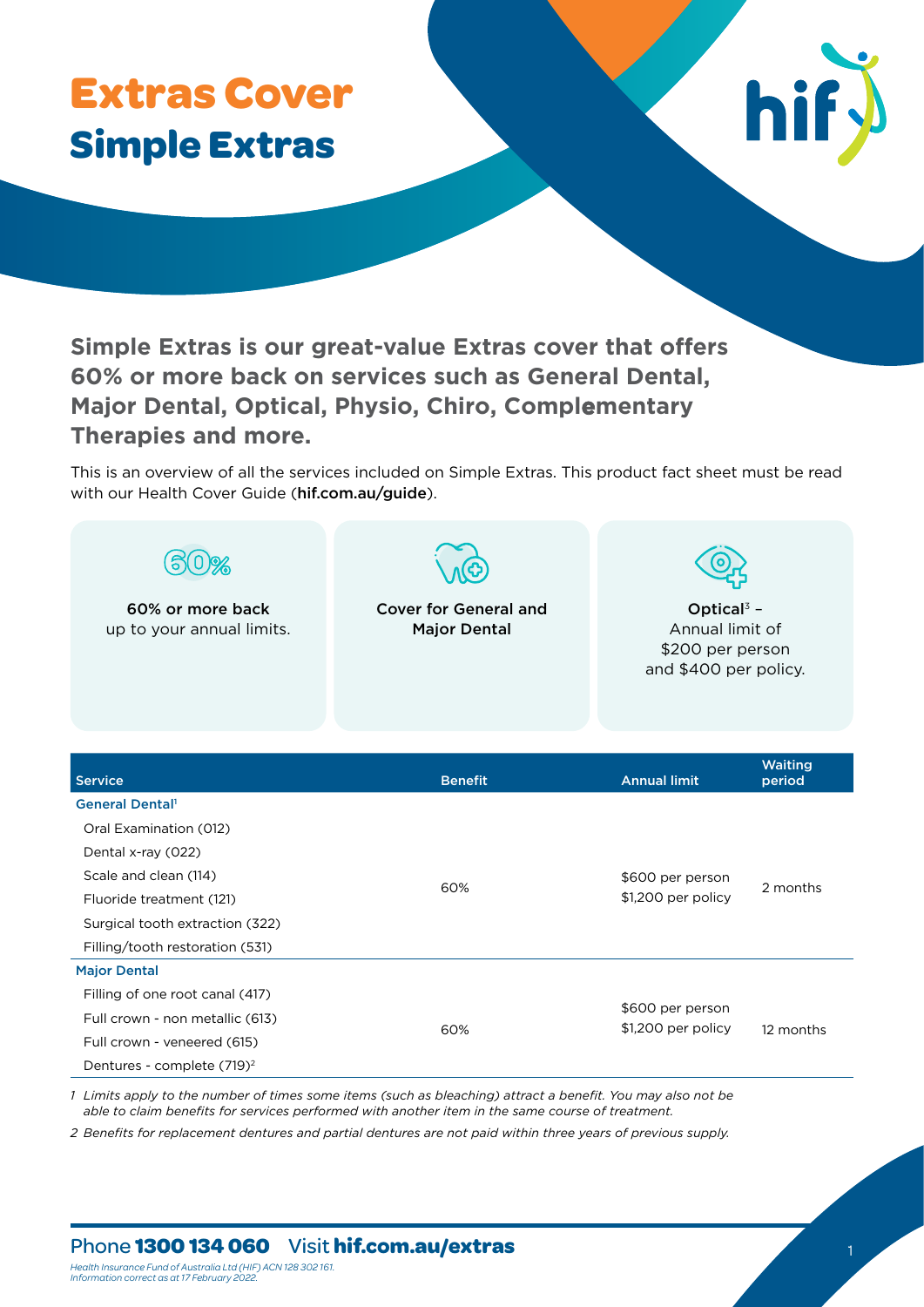# **Simple Extras**

| <b>Service</b>                                                                                                                                                         | <b>Benefit</b>                                                              | <b>Annual limit</b>                                          | <b>Waiting</b><br>period |
|------------------------------------------------------------------------------------------------------------------------------------------------------------------------|-----------------------------------------------------------------------------|--------------------------------------------------------------|--------------------------|
| <b>Optical</b>                                                                                                                                                         |                                                                             |                                                              |                          |
| Frames, prescription lenses and contact lenses <sup>3</sup>                                                                                                            | 100%                                                                        | \$200 per person<br>\$400 per policy                         | 2 months                 |
| Physiotherapy                                                                                                                                                          |                                                                             |                                                              |                          |
| Individual consultation                                                                                                                                                |                                                                             |                                                              |                          |
| Group, hydrotherapy, antenatal                                                                                                                                         |                                                                             |                                                              |                          |
| <b>Exercise Physiology</b>                                                                                                                                             |                                                                             |                                                              |                          |
| Consultations                                                                                                                                                          |                                                                             |                                                              |                          |
| <b>Chiropractic</b>                                                                                                                                                    |                                                                             |                                                              |                          |
| Consultations                                                                                                                                                          | 60%                                                                         | Combined limit:                                              |                          |
| X-ray                                                                                                                                                                  |                                                                             | \$350 per person                                             |                          |
| Osteopathy                                                                                                                                                             |                                                                             | \$700 per policy                                             |                          |
| Consultations                                                                                                                                                          |                                                                             | The annual                                                   |                          |
| Podiatry <sup>4</sup>                                                                                                                                                  |                                                                             | combined limits                                              |                          |
| Consultations                                                                                                                                                          |                                                                             | includes the<br>following sub limits:                        |                          |
| Pharmacy <sup>5</sup>                                                                                                                                                  |                                                                             | Complementary                                                | 2 months                 |
| Non-PBS pharmaceuticals                                                                                                                                                | 60% (up to annual limit)<br>of the balance after the<br>PBS fee is deducted | Therapies sub-limit:<br>\$150 per person<br>\$300 per policy |                          |
| Flu vaccination                                                                                                                                                        | \$20 (1 per person,                                                         | <b>Healthy Lifestyle</b>                                     |                          |
| (Benefits payable from a registered pharmacy only)                                                                                                                     | per calendar year)                                                          | sub-limit:                                                   |                          |
| <b>Complementary Therapies<sup>6</sup></b>                                                                                                                             |                                                                             | \$150 per person<br>\$300 per policy                         |                          |
| Services include acupuncture, myotherapy,<br>remedial massage and traditional Chinese medicine                                                                         | 60%                                                                         |                                                              |                          |
| Healthy Lifestyle <sup>7</sup>                                                                                                                                         |                                                                             |                                                              |                          |
| Services include gym memberships, health<br>assessments, weight management programs,<br>quit smoking plans and skin cancer screenings                                  |                                                                             |                                                              |                          |
| Ambulance <sup>8</sup>                                                                                                                                                 |                                                                             |                                                              |                          |
| <b>Emergency Ambulance</b>                                                                                                                                             | 100%                                                                        | Unlimited                                                    | 1 day                    |
| Non-Emergency Ambulance                                                                                                                                                | 100% (\$50 co-payment)                                                      | Unlimited                                                    | 30 days                  |
| 3 Benefits are payable on prescription optical items.                                                                                                                  |                                                                             |                                                              |                          |
| 4 Benefits are not payable on podiatry surgery or orthotics.                                                                                                           |                                                                             |                                                              |                          |
| 5 Benefits are not payable on contraceptives, PBS (Pharmaceutical Benefit Scheme) prescriptions or over the counter items<br>purchased with or without a prescription. |                                                                             |                                                              |                          |
| 6 Benefits are not payable on medicines.                                                                                                                               |                                                                             |                                                              |                          |

*7 Benefits are payable for HIF approved programs delivered by registered providers only. Please contact us prior to commencing program to check eligibility.*

*8 Not covered:*

*– Transportation from a hospital to your home, nursing home or other hospital.*

*– Transportation for ongoing medical treatment.*

*– Off road or air ambulance (e.g. plane, helicopter or boat).*

## Phone **1300 134 060** Visit **hif.com.au/extras** 2